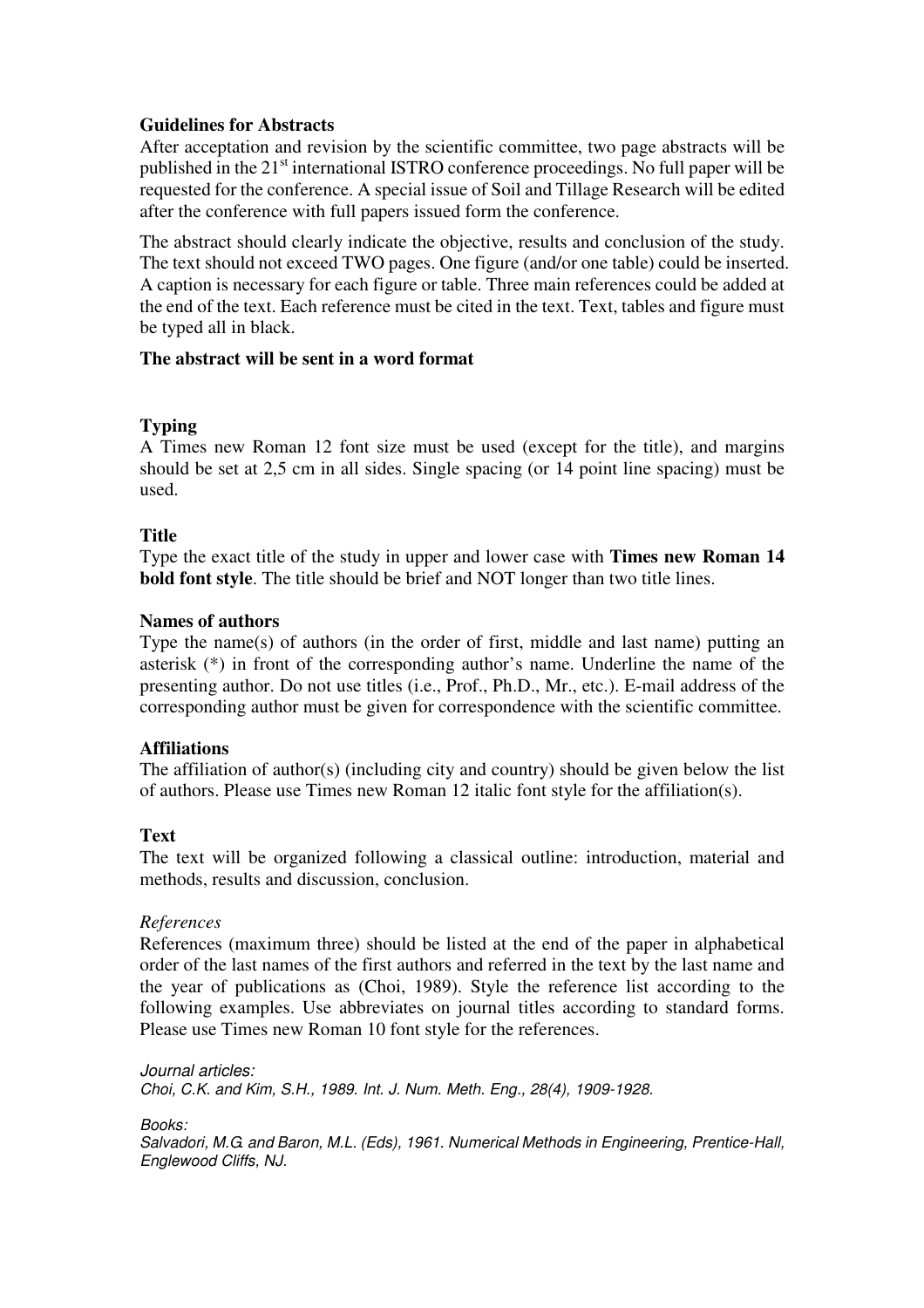# **Modeling Cropping Effects on Changes with Time in the Tilled Layer Structure of Cultivated Fields in Northern France.**

J. Roger-Estrade<sup>1\*</sup>, H. Boizard<sup>2</sup>, G. Richard<sup>3</sup>

<sup>1</sup> AgroParisTech, UMR Agronomie, AgroParisTech, INRA, Université Paris-Saclay, *78850 Thiverval-Grignon, France* 

*2 INRA, UR Science du Sol, 45166 Olivet, France* 

*3 INRA, US Agro-Impact, 80203 Péronne, France* 

\* corresponding author: jean.roger-estrade@agroparistech.fr

## **Introduction**

An indicator of the soil structure has been proposed by Manichon (1987) to assess the effect of cropping systems on the changes in the tilled layer structure. This indicator, called  $\Delta$ , is the percentage of zones with a massive structure and no visible macropores in the tilled layer. These  $\Delta$  zones are either compacted zones located under the wheel tracks or clods created when these zones are fragmented during tillage or by climate action. The proportion of  $\Delta$  volumes increases when compaction occurs, decreases by fragmentation and changes also with soil displacement (during plowing) when ∆ clods coming from different parts of the profile are mixed. Those modifications depend, for a given texture (i) on the soil conditions (structure and moisture content) at the time of tillage, (ii) on the characteristics of the equipment used (axle load, tire characteristics, working width, speed…) and (iii) on the location of the compacted volumes in the soil profile (Richard et al., 1999). This paper presents a new approach of soil structure modeling, based on the simulation at the field scale of the time course changes of the proportion of  $\Delta$  volumes within the tilled layer, in mechanized cropping systems, where the main factors responsible of this evolution are anthropic.

## **Material and method**

The system modeled corresponds to a two-dimensional soil profile, the depth of which is that of the moldboard plowing. The profile width is defined by the user. The soil profile is represented in the model as a set of 1 cm x 1 cm pixels, regularly located on a square grid (1 cm). Each pixel is defined by its co-ordinates and a specific structure,  $\Delta$ or non-∆. The pixel co-ordinates are modified during plowing, for which the model calculates the lateral and vertical displacement of the soil. The structure of any individual pixel can be changed, depending on the soil condition and the kind of operation. The number of ∆ pixels is computed by the program after each operation. As each pixel represents an area of 1 cm², the total number of  $\Delta$  pixels corresponds exactly to the total area with a ∆ structure in the modeled profile. The percentage of ∆ areas is calculated as the ratio of the  $\Delta$  pixels to the total number of pixels in that part of the plowed layer beneath the superficial tilled layer. The representation of the movement of the furrow during plowing shown in Figure 1 was used to model soil cutting and displacement. The furrow slice cut by the moldboard plow moves in a plane perpendicular to the direction of plowing as shown in Figure 1. This movement comprises two successive rotations of the furrow slice and ceases when the angle of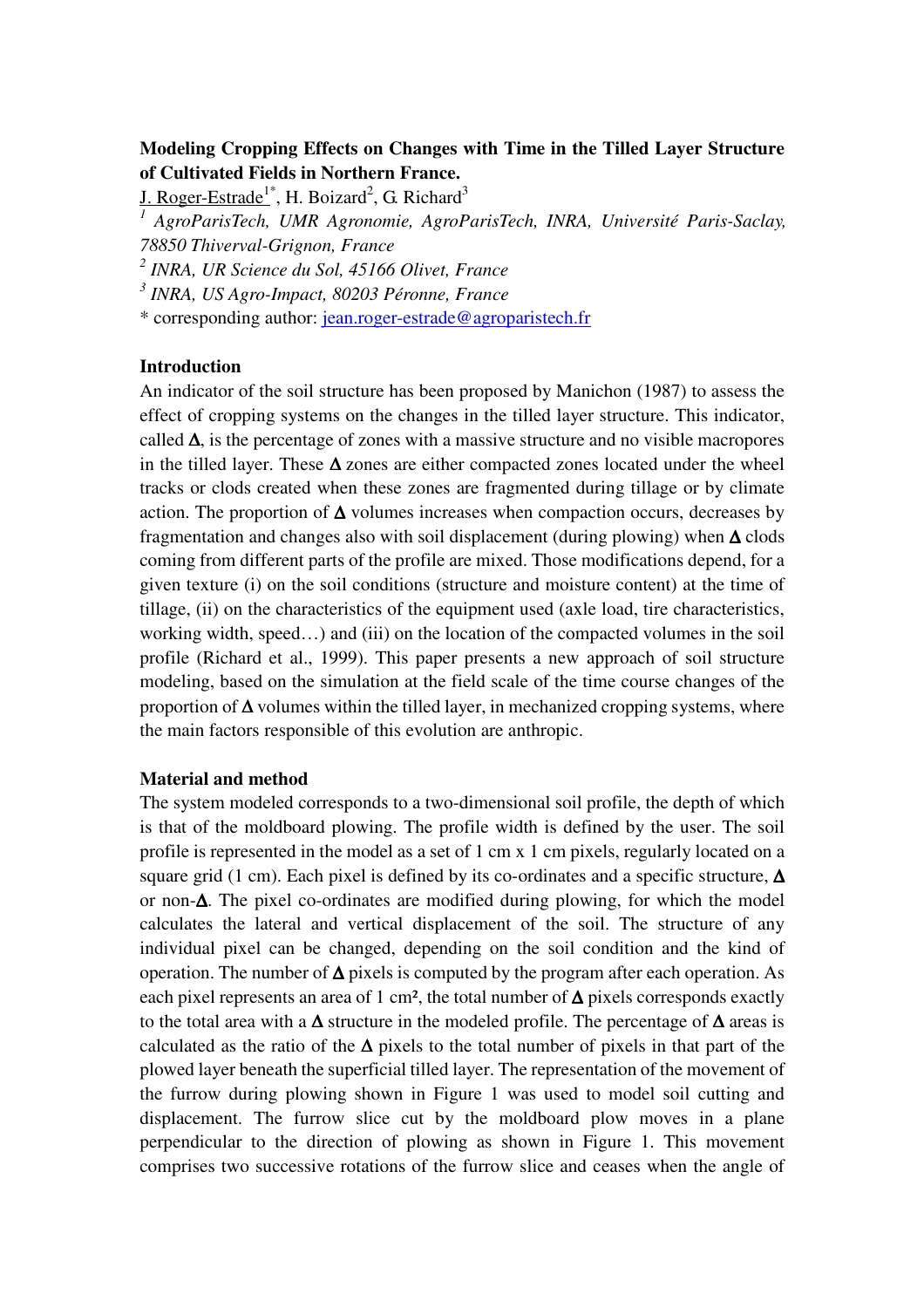inclination between the furrow slice and the plow pan is such that its sine is the ratio of depth to width of the tillage. The furrow slice in fact breaks during this movement. This was modeled by separating the furrow slice into smaller slices which slide downwards until they reach the plow pan. This representation allowed us to calculate the final



vertical and horizontal co-ordinates of any pixel as a function of its initial co-ordinates, the plowing depth and the plowing width.

Figure 1: Furrow movement during plowing.

A model of soil compaction (SOILFLEX) was used for predicting the width and depth of the ∆ zones as a function of machinery characteristics and soil conditions at the time of traffic. The depth of the weathering process was computed from the soil moisture content evolution.

#### **Results and discussion**

The general trend of the change in the percentage of  $\Delta$  areas with time was correctly simulated by the program and the model accurately predicted the order of magnitude of the percentages of ∆ areas measured on a long term field trial. This model is based on a morphological description of soil structure, as it was proposed by Manichon (1987). This morphological approach has proven to be useful for studying the effect of cropping systems on soil structure and could be complementary of other approaches based on the evaluation of indicators linked only to the compaction process. The combination of this approach and image analysis has allowed us to quantify soil structure. The percentages of ∆ areas in experimental plots showed a marked difference in soil structure dynamics, and the higher percentages were found in the plots where the risks of compaction caused by the cropping system were at a maximum. This percentage is thus sensitive to experimental treatment, which is essential for modeling changes with time in soil structure. Compaction does not, however, provide a complete interpretation of the changes in the indicator: the percentage of ∆ areas at a given moment is the result of a balance between creation and loss of  $\Delta$  volumes. Displacement during plowing also plays a role, bringing ∆ clods from the bottom of the plow layer nearer to the soil surface. Concerning the action of a moldboard plow, there have been few studies on soil displacement due to this tool. We took a two-dimensional geometrical approach, although we know that there is also forward displacement during plowing.